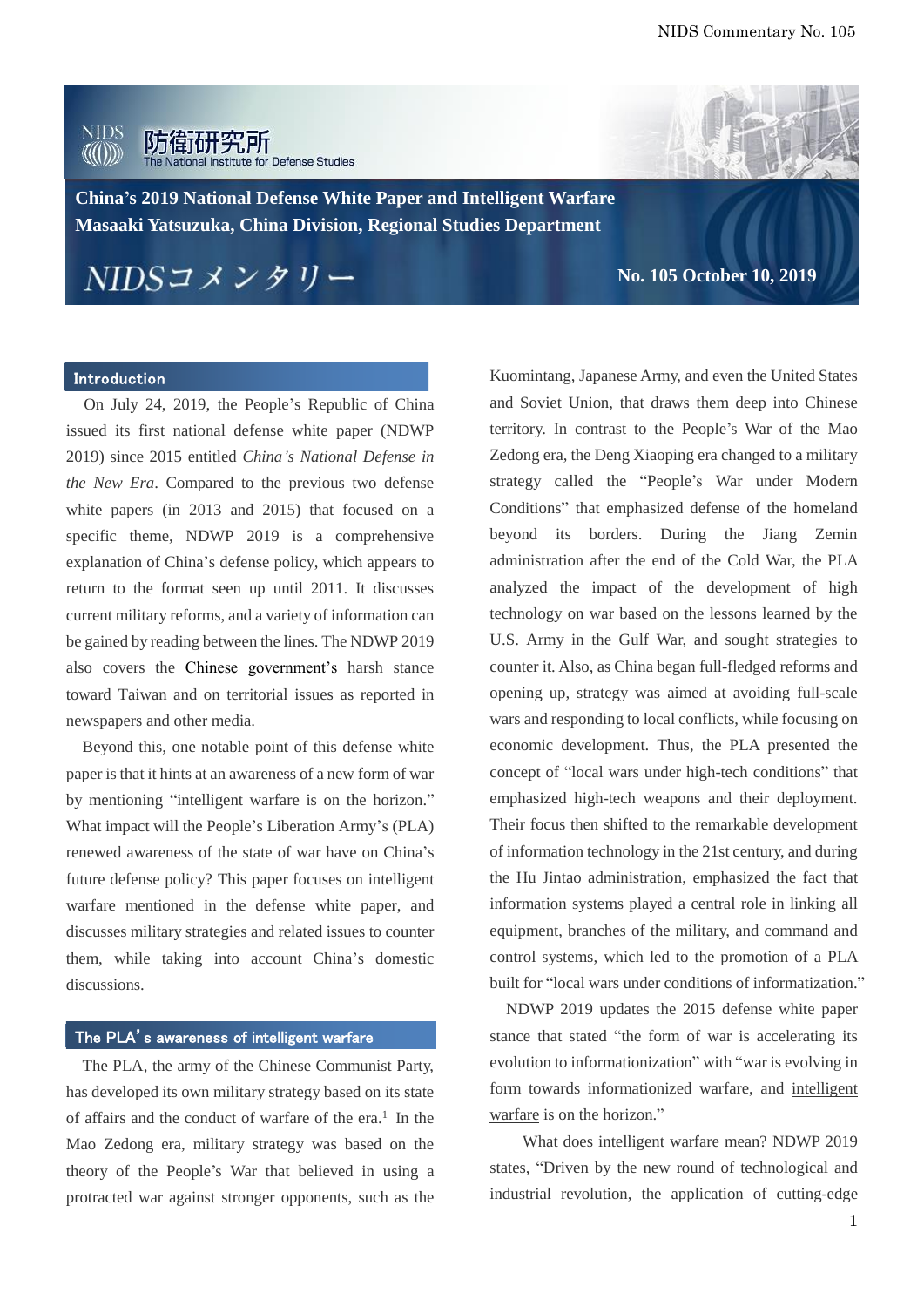technologies such as artificial intelligence (AI), quantum information, big data, cloud computing and the Internet of Things is gathering pace in the military field. International military competition is undergoing historic changes. New and high-tech military technologies based on IT are developing rapidly. There is a prevailing trend to develop long-range precision, intelligent, stealthy or unmanned weaponry and equipment." To borrow the concise definition of Li Minghai, associate professor at the PLA's National Defense University, intelligent war is "integrated warfare based on IoT (Internet of Things) systems that uses intelligent weaponry and their corresponding strategy on land, sea, air, and space, and electromagnetic, cyber and intellectual domains." 2

The phrase "intelligent warfare" began to appear in Chinese academic papers and newspapers from around 2017. Since General Secretary Xi Jinping spoke about "speeding up development of intelligent military" at the 19th National Congress held in the fall of 2017, the debate over an intelligent army has suddenly become active in China. <sup>3</sup> However, the extent to which the debate in the PLA over how intelligent warfare differs from informatized warfare is neither clear, nor is it certain how deep the discussion within the PLA has developed as to how it should respond to this new war. At the very least, however, the fact that it is mentioned in the defense white paper means that the PLA has formed a certain level of consensus to prepare for intelligent warfare.

However, China has been a follower of the trends set by existing military powers, such as the U.S. and Russia, in its efforts on intelligent warfare. A commentary in the PLA's newspaper, *People's Liberation Army Daily*, sounded the alarm that the push toward intelligent warfare was accelerating, citing that the Congressional Robotics Caucus of the United States Congress established a *Roadmap for U.S. Robotics* in 2013, followed by the Russian Ministry of Defense announcing a plan called, "Creating of Advanced Military Robotics for 2025" in 2014. It noted that the United States and Russia are concentrating research and development on

robotics.<sup>4</sup> References to the United States and Russia are often seen as precedent in discussions on intelligent warfare published in China.<sup>5</sup>

## Military strategy and civil-military integration in the New Era

The PLA, which recognizes that a new form of war is on the horizon, will need to become an army that accepts it. From this point of view, it should be noted that what was described as "the military strategic guideline of active defense in the new situation" in the 2015 defense white paper has evolved into "the military strategic guideline for a New Era" in the 2019 defense white paper. Since the PLA does not disclose its military strategic guideline(军事战略方针), its details cannot be known, but it typically prescribes in detail the basic stance of the PLA, such as its military thinking and strategies, as well as operational doctrine, unit formations, and training. Since the term "military strategic guideline for a New Era" began to appear in the *People's Liberation Army Daily* and other publications around January 2019, it is possible that the Central Military Commission adopted a new military strategic guideline around this time.

"The military strategic guideline for a New Era" seems to be a military strategy with intelligent warfare in mind, and the PLA will likely continue to further develop discussion around specific measures based on this. In fact, various discussions and proposals concerning intelligent warfare have already been made by people involved in the PLA. For example, Wang Peng, vice chief of staff of the Eastern Theater Command, points out that in such intelligent warfare it is important to seize "control of intelligence (制智权)" in the intellectual domain as the strategic core of new warfare that is linked to control of the sea and the air. He stresses that to build the military strength for this purpose requires that intelligence not only be incorporated into automating weaponry and building unmanned weapons systems, but also in operations and training.<sup>6</sup>

The Strategic Support Force created at the end of 2015 is considered to be the organization having a core role in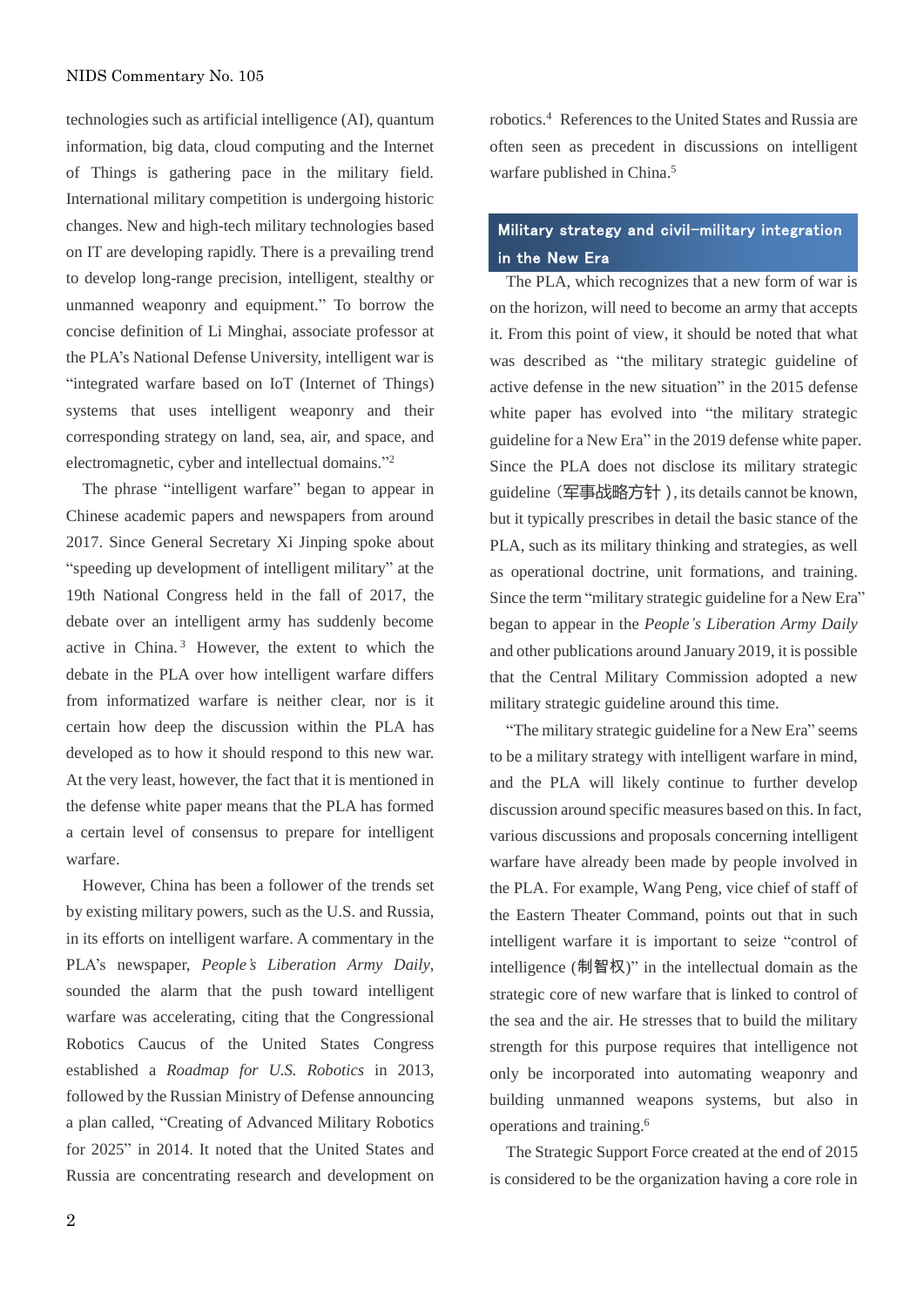intelligent warfare in the PLA. The NDWP 2019 states that the role of this force is to "safeguard new technology testing" in addition to information security. It also states that "in line with the strategic requirements of integrating existing systems and aligning civil and military endeavors, the PLASSF is seeking to achieve big development strides in key areas and accelerate the integrated development of new-type combat forces." This new operational capability is considered to include weapons and equipment that have been made intelligent with AI and robotics, in addition to cyber and electromagnetic capabilities. The NDWP 2019 clearly states that the Science and Technology Commission of the Central Military Commission also is mainly responsible for the strategic management of national defense science & technology (S&T), organizing and guiding cutting-edge technological innovation, and promoting the civil military integration of S&T.

It is clear that the military power behind intelligent warfare depends on the nation's overall scientific and technological capabilities, not just in the military. From this perspective, actions not limited to the military, such as those of the Communist Party, governments, and even private companies that promote the development of military-civil fusion strategies cannot be ignored when observing them as the basis for strengthening the military power of China's intelligent warfare. For example, *Made in China 2025*, which aims at domestically producing advanced core technologies, emphasizes the advancement of intelligence. The priority domain technology roadmap to realize *Made in China 2025* states that China will establish an industrial structure and technology innovation system for core information equipment in the field of advanced intelligence by 2025, with the goal of achieving over 60% of core information equipment in the field of intelligence supplied by the domestic market.  $\frac{7}{1}$  Also, the artificial intelligence development plan formulated by the Chinese State Council in 2017 clearly discusses promoting the conversion of artificial intelligence technology to both military and civil use, strengthening a new generation of artificial intelligence technology into a powerful pillar for things such as command and control, military simulations, and defense equipment, indicating a strong intent to lead efforts in diverting it to advanced technology development and military technology in  $China<sup>8</sup>$ 

#### Local conflicts in the New Era

Since the Chinese Communist Party has set a course for real reform and opening up, it believes that it may be involved in local conflicts, and this thinking extend even into intelligent warfare. This is because the Chinese Communist Party relies on sustained economic development for the legitimacy of its rule. The NDWP 2019 also maintains the awareness that this is an "important period of strategic opportunity" for the Chinese Communist Party to continue its economic development in a stable international environment amid the state of international affairs it finds itself in. Thus, even if a conflict occurs, it is important to prevent it from spilling over into economic growth, and localizing such conflict is key to sustaining the Communist Party of China rule.

From the perspective of localizing war, the PLA emphasizes managing conflict escalation and deterrence. For example, the 2015 defense white paper stresses "a holistic approach will be taken to balance war preparation and war prevention, rights protection and stability maintenance, deterrence and warfighting, and operations in wartime and employment of military forces in peacetime," to create a favorable posture and "comprehensively manage crises, and resolutely deter and win wars." <sup>9</sup> Even the strategic policy of the NDWP 2019 "places emphasis on both containing and winning wars," which is weaker than what was stated in the 2015 defense white paper, but continues to make reference to managing the escalation of war.

In order to manage such escalations, it is important to operate not only regular military forces but also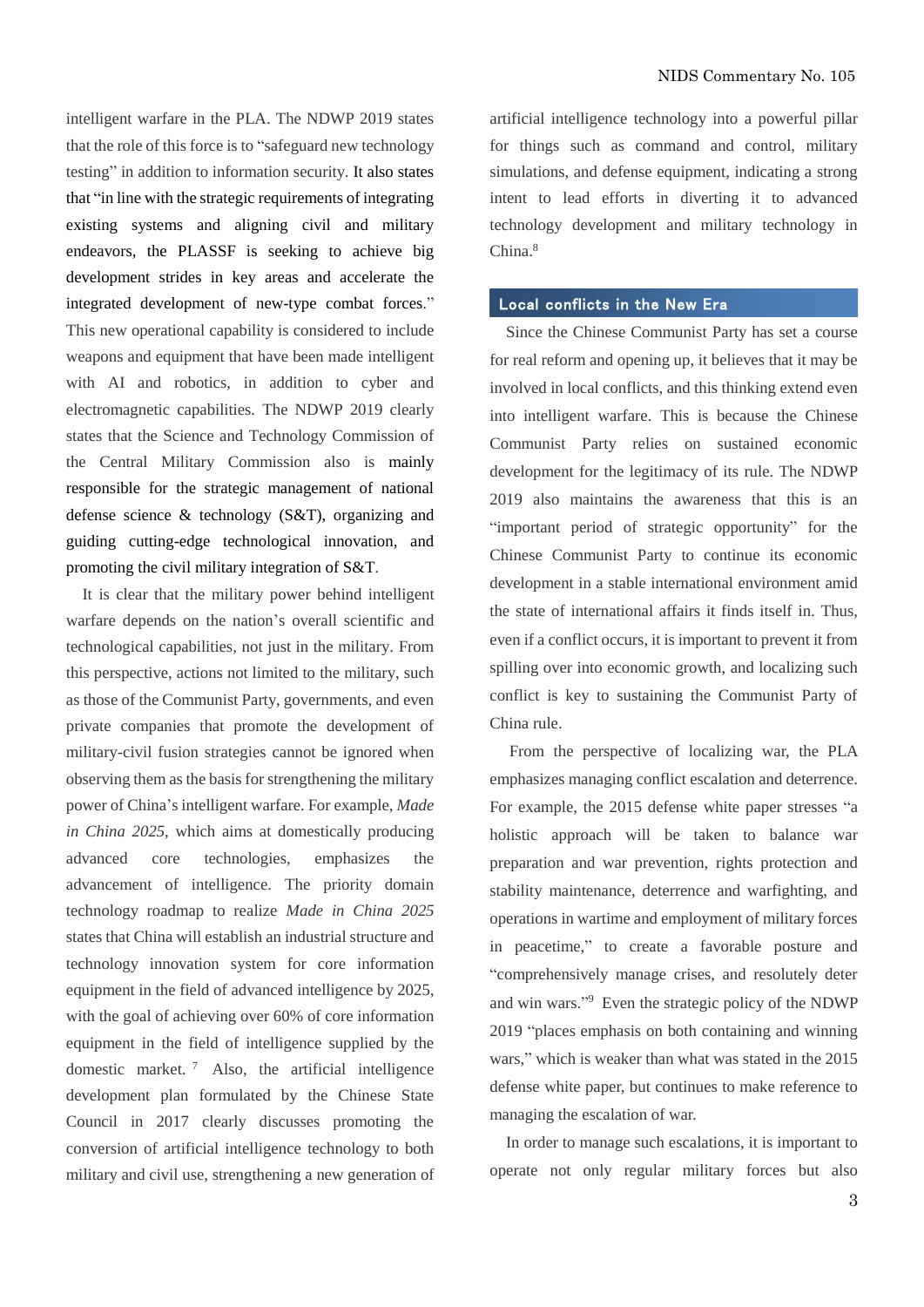paramilitary organizations, such as the People's Armed Police and militias. In the oceans, where China aims to gradually expand its interests, these quasi-military organizations have come to the fore in disputed waters with other countries, repeatedly claiming sovereignty and carrying out intimidation short of leading to military conflicts. The NDWP 2019 also mentions the South China Sea and the East China Sea in that it will uphold their sovereignty and territorial integrity. It also states that China will exercise national sovereignty based on law by conducting patrols in the waters of the Senkaku Islands in the East China Sea, as well as stresses the role of law enforcement agencies such as the coast guard.

There are those who feel that intelligence should be promoted in the operation of paramilitary organizations that would seem to have little to do with intelligent warfare. For example, there are officials at the PLA Army Academy of Border and Coastal Defense who want to see the implementation of the "five in one" model that links the Party, government, military, police, and civilians (which corresponds to the Communist Party, the government, the navy, coast guard, and maritime militia or civilian vessels) in the defense and management of current frontiers and oceans, but point out that intelligent distant ocean defense will become an inevitable trend due to the rapid development of modernized technology with artificial intelligence at its core. <sup>10</sup> In maritime policy, due to the complexity of command and control systems of organizations such as the navy, local governments, the police, and the coast guard, and structuring the maritime militia int an organization being a single issue, promoting intelligence is considered a prescription to alleviate this problem.<sup>11</sup> The aforementioned authors expect that pushing forward with intelligence could reduce the number of personnel engaged in the routine assertion of interests through unmanned operations, accurately handle sudden events with AI, reduce public pressure domestically and abroad, and seize control of international conflicts.

4

It should also be noted that the actions of making the military intelligent is not in the distant future but already part of reality. For example, after a swarm of 67 unmanned aircraft was unveiled at the Zhuhai Aviation & Aerospace Exhibition in 2016, China showed it is enhancing technical capabilities for both military and civilian use with efforts such as repeating the swarm flight experiment of unmanned aircraft equipped with AI.<sup>12</sup> In addition, from the perspective of drone operations around Japan's borders, a small Chinese drone flew for a period time in the territorial waters of the Senkaku Islands in May 2017, and an aircraft thought to be a Chinese reconnaissance UAV flew for several hours in Japan's Air Defense Identification Zone north of the Senkaku Islands in April 2018. The fact that Air Self-Defense Force fighters scrambled in response to these incidents may be the intelligent warfare on the horizon that the PLA has been talking about. These UAV activities create asymmetry in equipment and gaps in communication with rival countries and increase the burden of rivals to counter them, which entails risks that could lead to unforeseen circumstances. Furthermore, if UAVs and other equipment are operated intelligently, for example, by using AI instead of remote control, the situation will be even more complicated both politically and legally.

### Conclusion

The Communist Party of China under the Xi Jinping administration aims to make the People's Liberation Army into be a world-class army by the middle of the 21st century, and in order to realize this goal, will continue to build forces that can win in intelligent warfare that it posits in the NDWP 2019 as a the future of warfare. These actions include the formulation of operational doctrines based on military strategic guideline for a New Era, reform of unit formations, implementation of training, and equipment development.

As noted in this paper, these actions are not limited to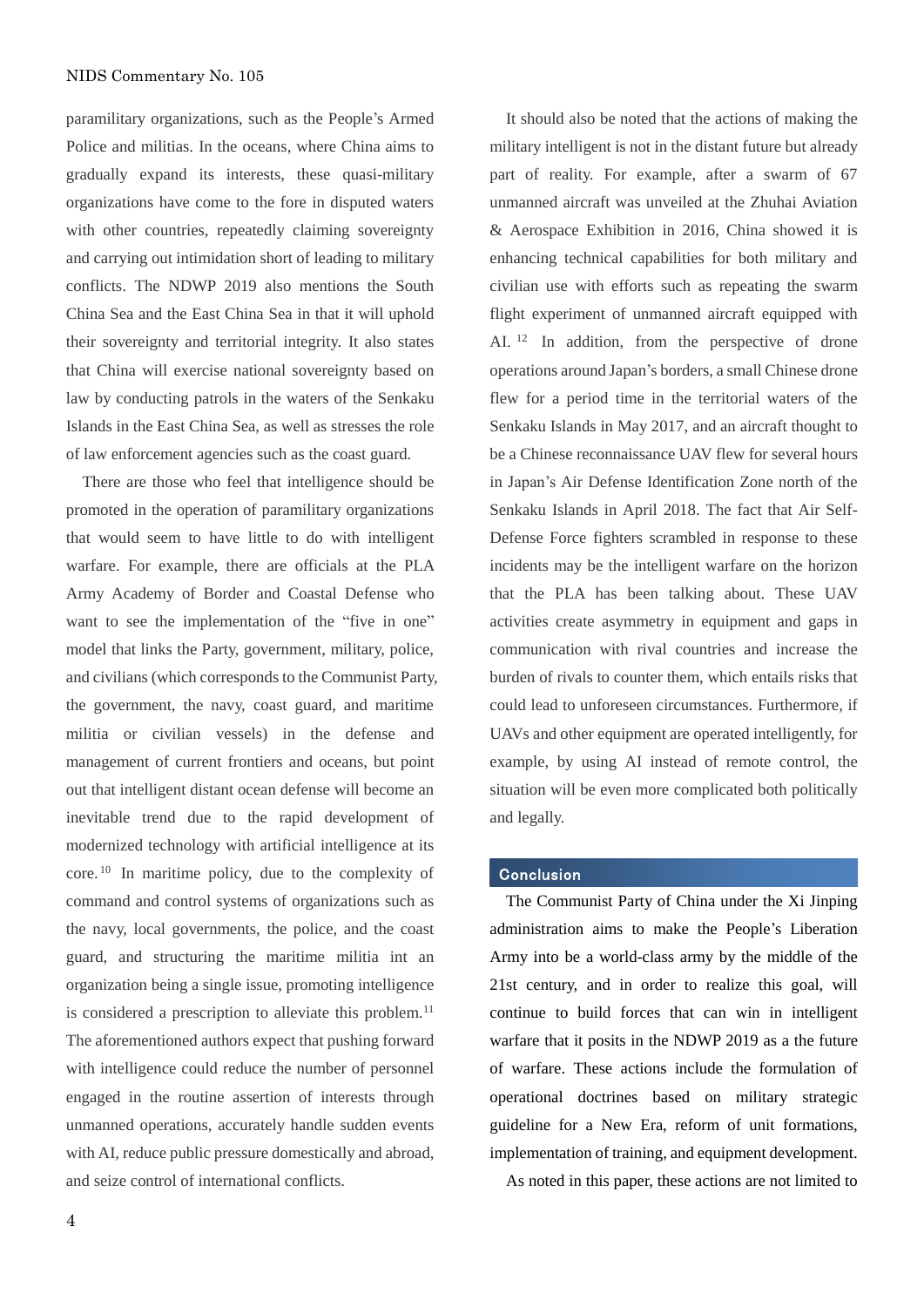the PLA, but encompass China's overall scientific and technological capabilities, including the development of advanced technology such as AI and robotics. However, as is well known, ambitious and exclusive science and technology policies, such as *Made in China 2025*, have created friction with the international community (especially with Western countries, primarily with the United States) from a security perspective. This prolonged friction with the international community entails risks that could rattle the stable economic growth that is the foundation of China's international position and the legitimacy of the Communist Party of China. The roadmap drawn by the Communist Party of China appears to be difficult.

<sup>2</sup> Li Minghai, "What is driving the war to become intelligent?" *People's Liberation Army Daily* (李明海 「是什么在推动战争向智能化演变」『解放军

 $\overline{a}$ 

<sup>3</sup> "Xi Jinping calls for strong military with Chinese characterists and promotes the modernization of national defense and the military," *Xinhuanet* (http://www.xinhuanet.com//politics/19cpcnc/2017-

10/18/c\_1121820910.htm). Last accessed on August 19, 2019.

<sup>4</sup> Yang Yuhui, "The Door to Intelligent Warfare," *People's Liberation Army Daily* (杨皓晖「智能化战争

的大门」『解放军报』)(December 1, 2017).

<sup>5</sup> For example, Yang Yi, Ren Huiqi, "Conception of National Defense Engineering Construction under the Condition of Intelligent Warfare," *Defense Engineering*(杨益,任辉启「智能化战争条件下国防工 程建设构想」『防护工程』) (Vol. 40, No. 6), December 2018, pp. 65-69.

<sup>6</sup> Wang Peng, "Understanding the Law of Characteristic, Characteristics of Intelligent Warfare and Promoting the Development of Intelligent Training and Innovation," *National Defense Technology*, (王鹏「把握智能化战争 特点规律 推动智能化训练创新发展」『国防科技』) Vol. 40, No. 1 (February 2019), pp. 1-4.

National Manufacturing, Strategy Advisory

On the other hand, the reform of the PLA and the promotion of science and technology have made strides since the Xi Jinping administration, and points to the fact that its progress has advanced on a scale that largely exceeded Japan's expectations. It is undeniable that the PLA's steps toward intelligent warfare and progress have been rapid. Further advances in intelligence may complicate the nature of conflicts involving China and lead to unexpected developments. It will be necessary to closely monitor the construction of the PLA in the New Era while keeping this possibility in mind.

(Completed on August 20)

Committee and the Strategic Consulting Center eds., *Green Paper on Technological Innovation in the Key Fields of Made in China 2025: Technology Roadmap (2017)* (国家制造强国建设战略咨询委员会・中国工 程院战略咨询中心编著『《中国制造 2025》重点领域 技术创新绿皮书:技术路线图 (2017)』)(Publishing House of Electronics Industry, 2017), p. 27.

<sup>8</sup> State Council, "Notice of the State Council on Printing and Distributing a New Generation of Artificial Intelligence Development Plan,"(国务院「国务院关于 印发新一代人工智能发展规划的通知」) July 8, 2017

( http://www.gov.cn/zhengce/content/2017- 07/20/content\_5211996.htm)

<sup>9</sup> "China's Military Strategy," State Council Information Office, June 2015.

<sup>10</sup> Huang Zicai, He Chunyao, Yang Yuan, "The Construction of Intelligent Coastal Defenses" *National Defense Technology*, (黄子才、和春耀、杨元「智能化 边海防建设」『国防科技』) Vol. 39, No. 3 (June 2018), pp. 14-16.

<sup>11</sup> See "China's Advance into the Ocean and the Maritime Militia," *NIDS Commentary*, No. 53, July 15, 2016 for discussion of the problems of organizing the maritime militia. See http://www.nids.mod.go.jp/english/publication/commen tary/pdf/commentary053e.pdf

<sup>12</sup> China Electronics Technology Group successfully conducted flight experiments with 119 fixed-wing UAVs in 2017. "When UAVs Have 'Swarm Intelligence,'" *Xinhuanet*, July 7, 2017 (http://www.xinhuanet.com//info/2017-

07/07/c\_136424681.htm)

<sup>1</sup> See Taylor Fravel, *Active Defense: China's Military Strategy since 1949*, Princeton University Press: Princeton and Oxford, 2019 for details on the historical development of the Communist Party of China's military strategy.

报』)(November 6, 2018)